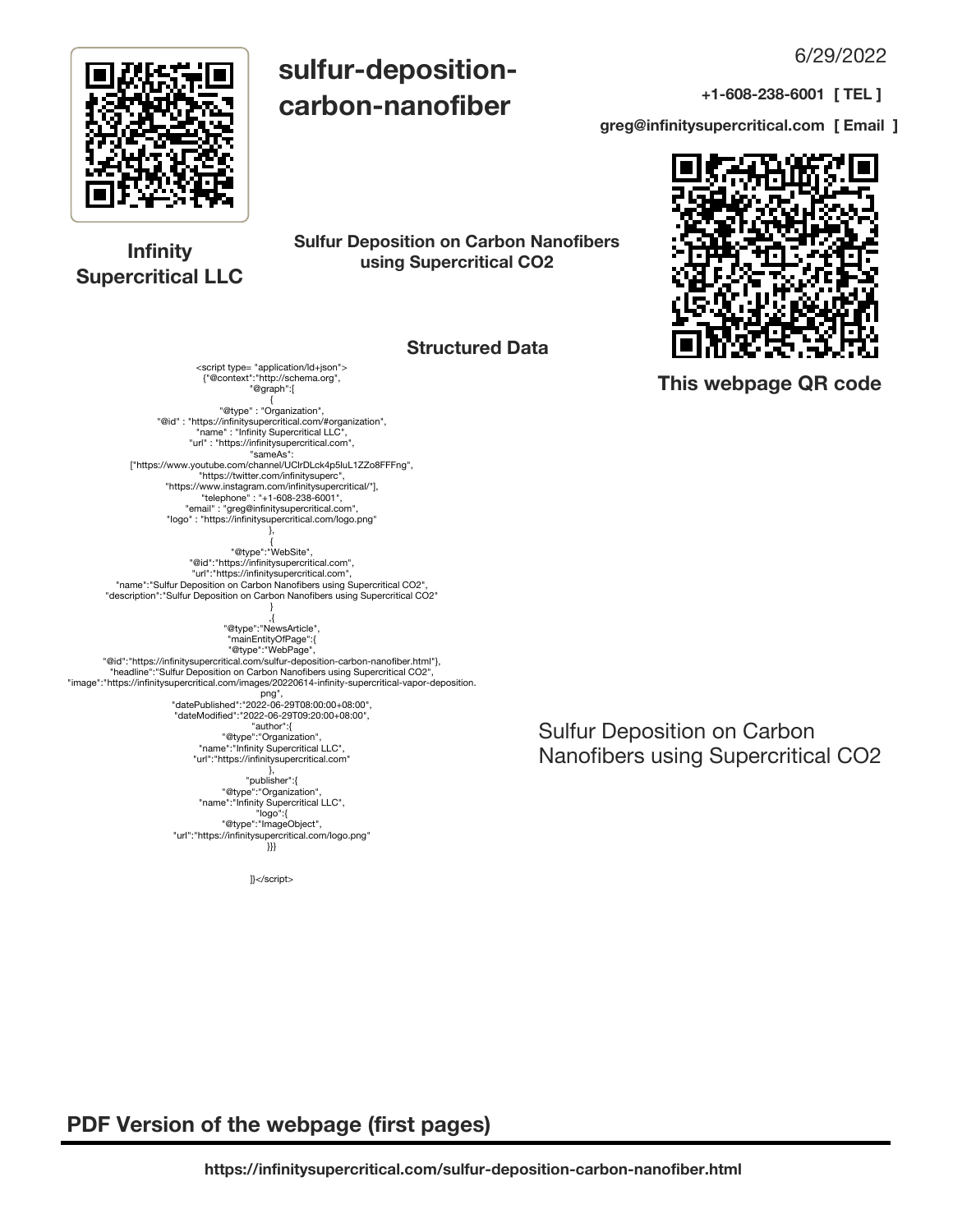## **Lithium Sulfur Battery Research using Vapor Deposition of Sulfur on Carbon Nanofiber**

Lithium Sulfur Battery Research using Vapor Deposition of Sulfur on Carbon Nanofiber: One interesting application may be for the research and production of lithium sulfur batteries. Using CO2 may be one possible route to commercialization of production. ( The team found that during the process of depositing sulfur on the carbon nanofiber surface, changing it from a gas to a solid, it crystallized in an unexpected way, forming a slight variation of the element, called monoclinic gamma-phase sulfur - link below.)

The modular construction of the system allow easy integration for new technology developments, and multi-role add-ons. The heart of the system is the phase change liquid pumping techniques, flow bar, and tribo effect electrostatic precipitation collection system. Many of these deployed technologies were developed by Infinity since 2015 making this system the most advanced in the industry. More than 100 of these commercial systems have been built and out around the world.

6/29/2022

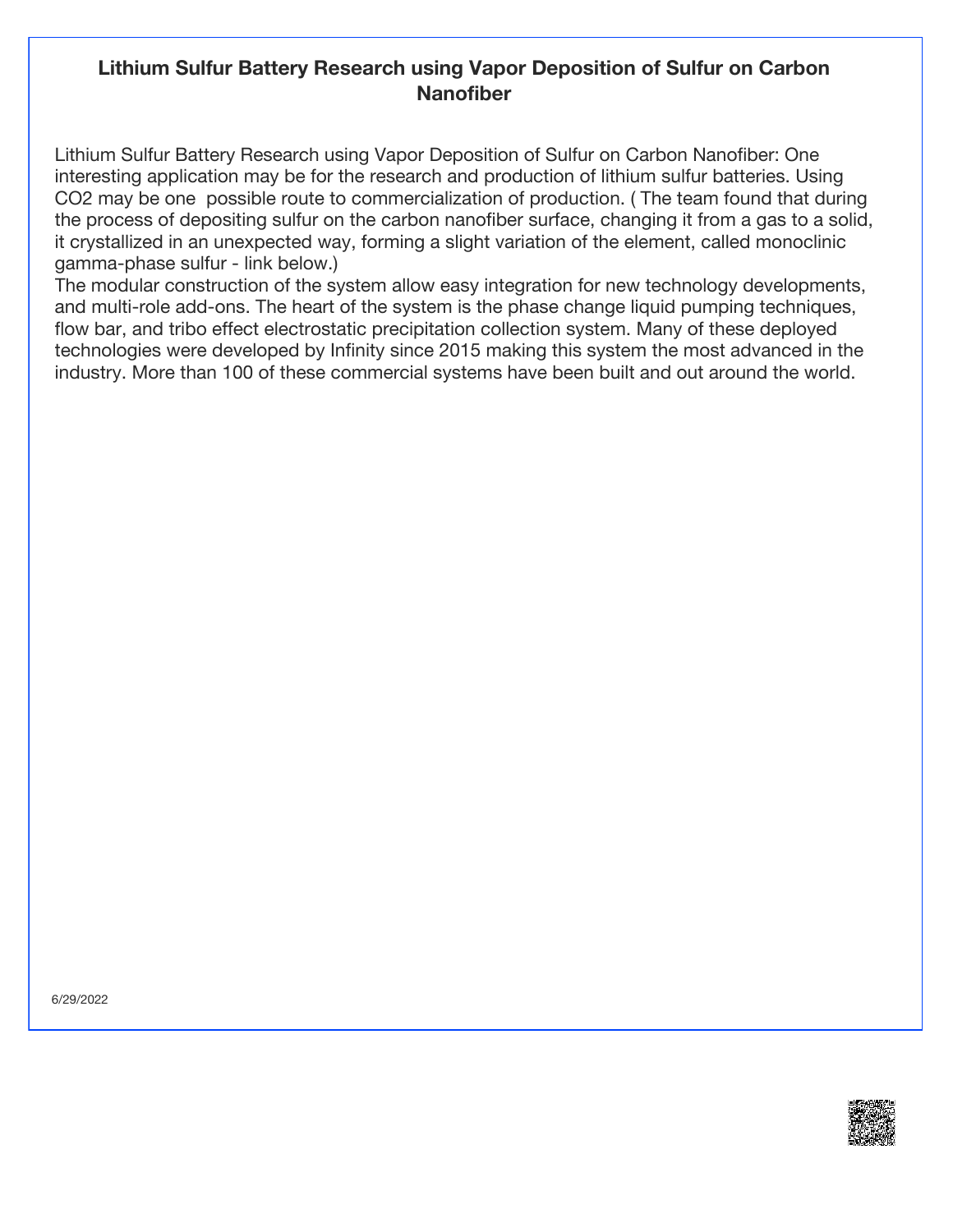## **Supercritical CO2 Vapor Disposition**

Coming soon...

6/29/2022

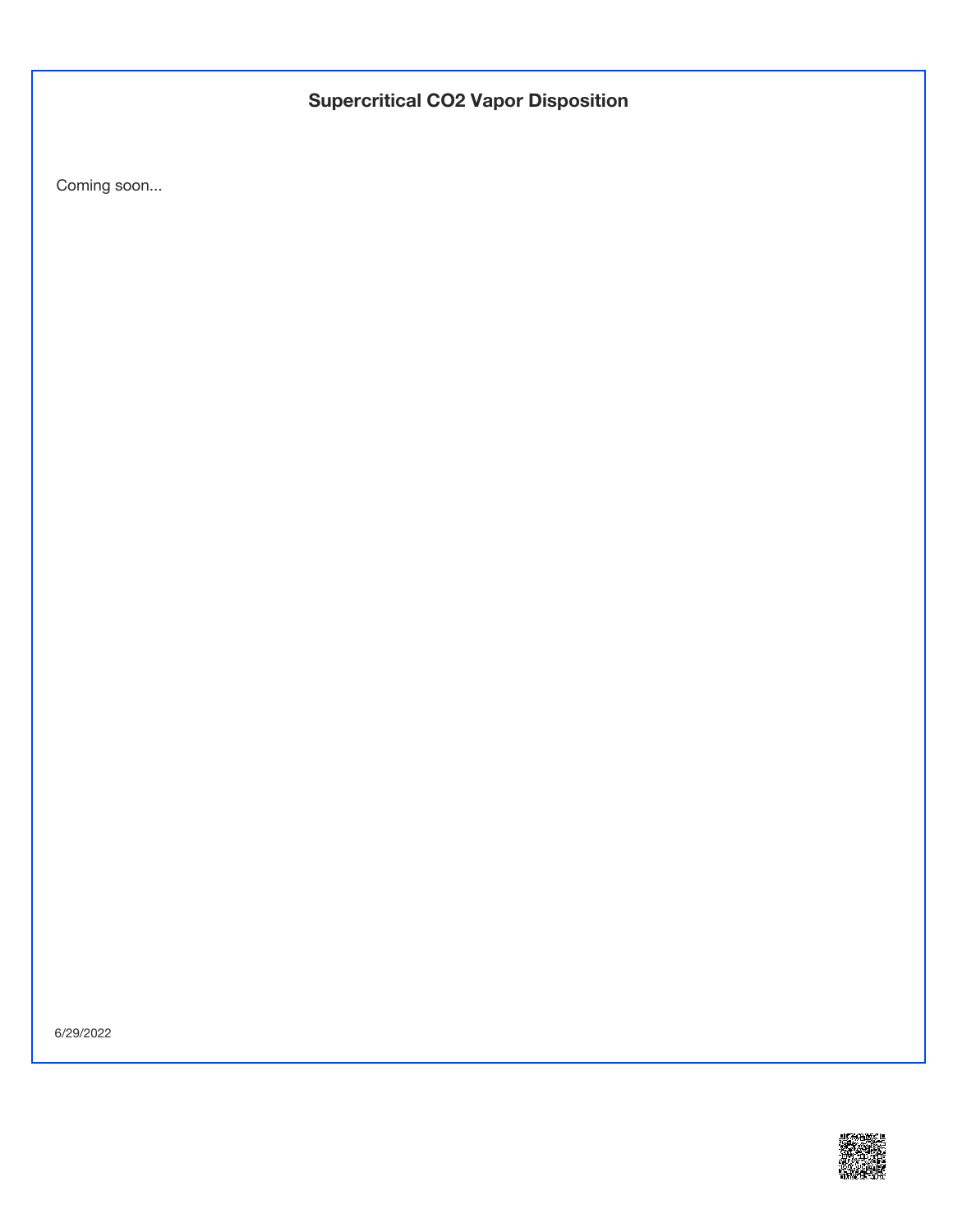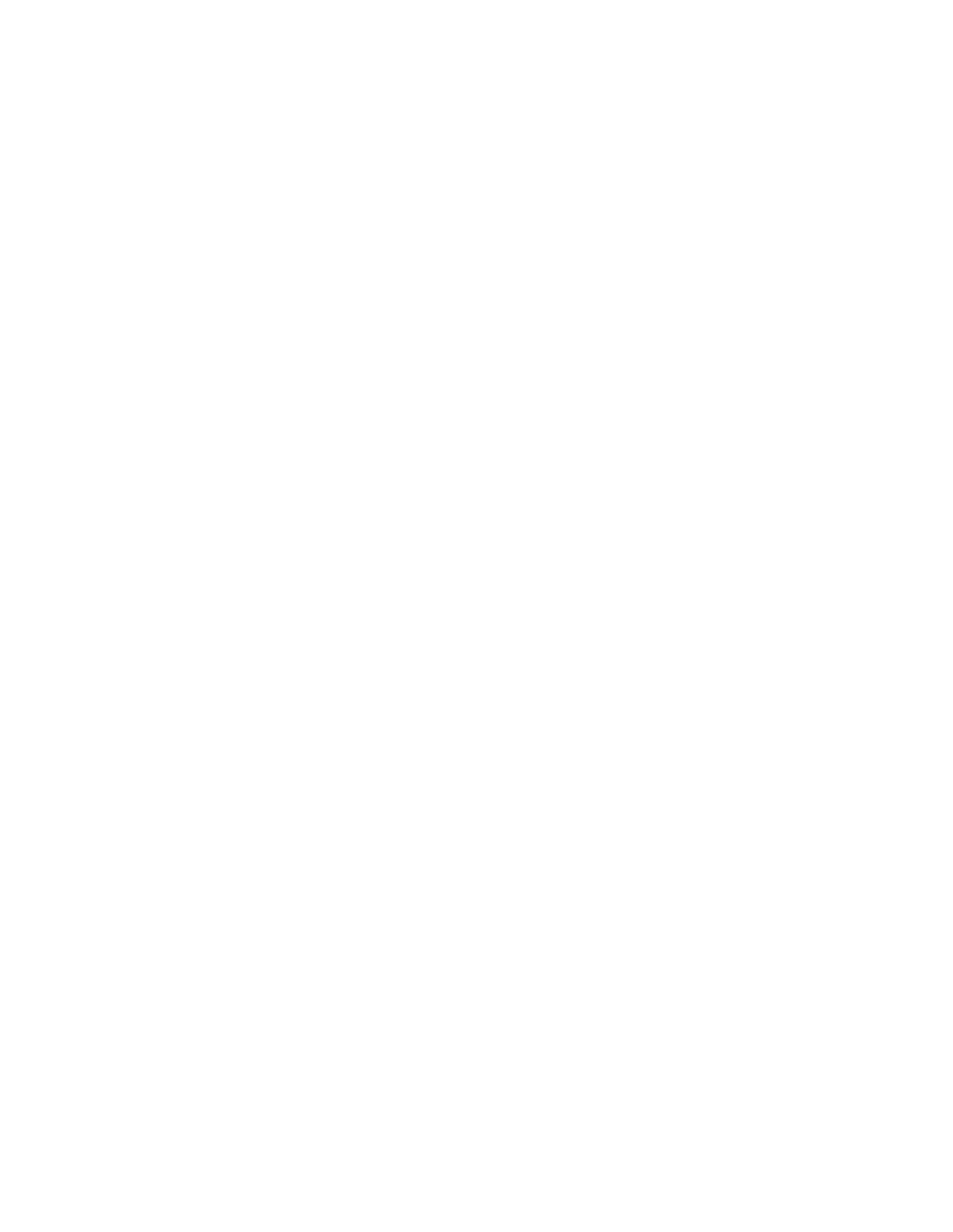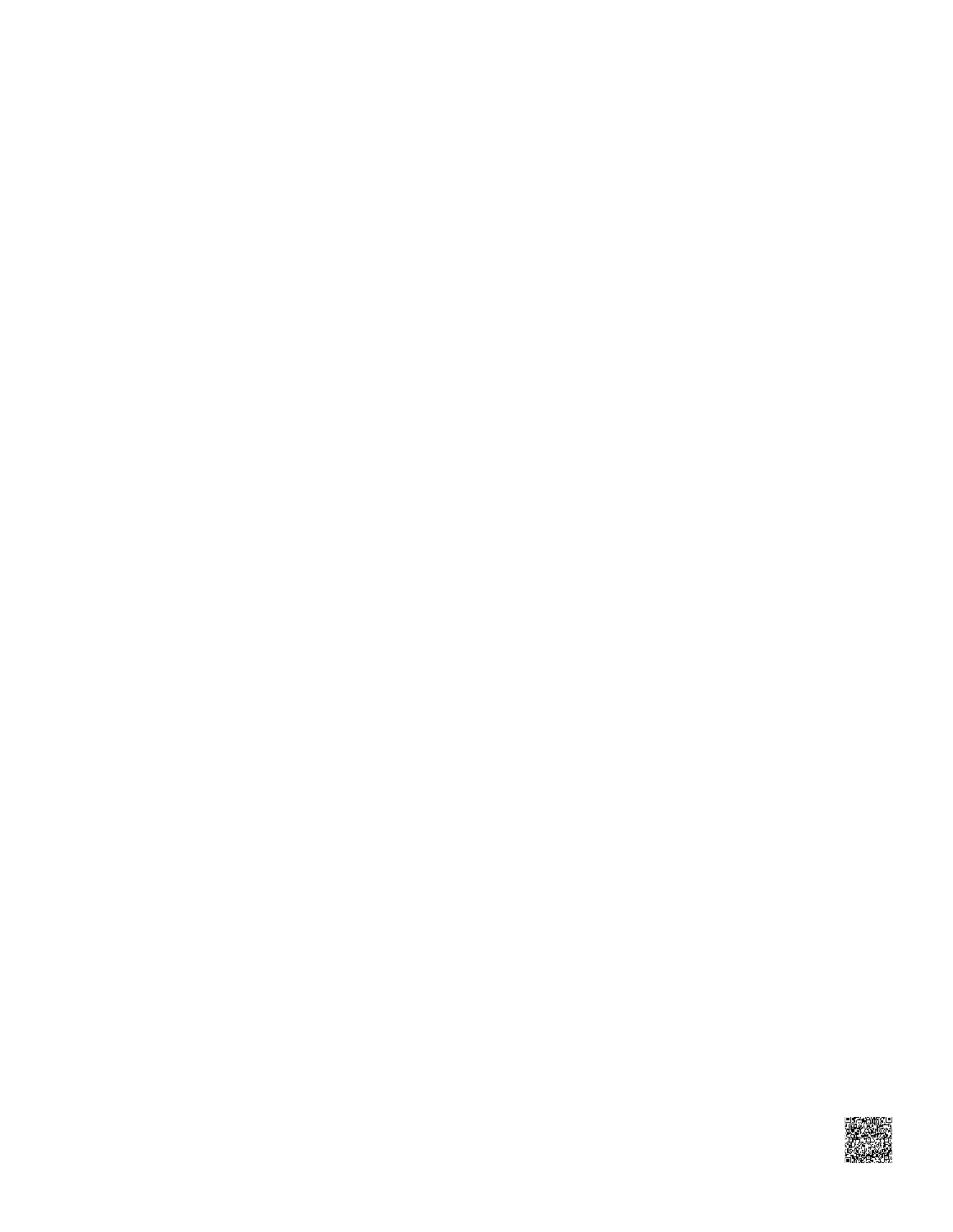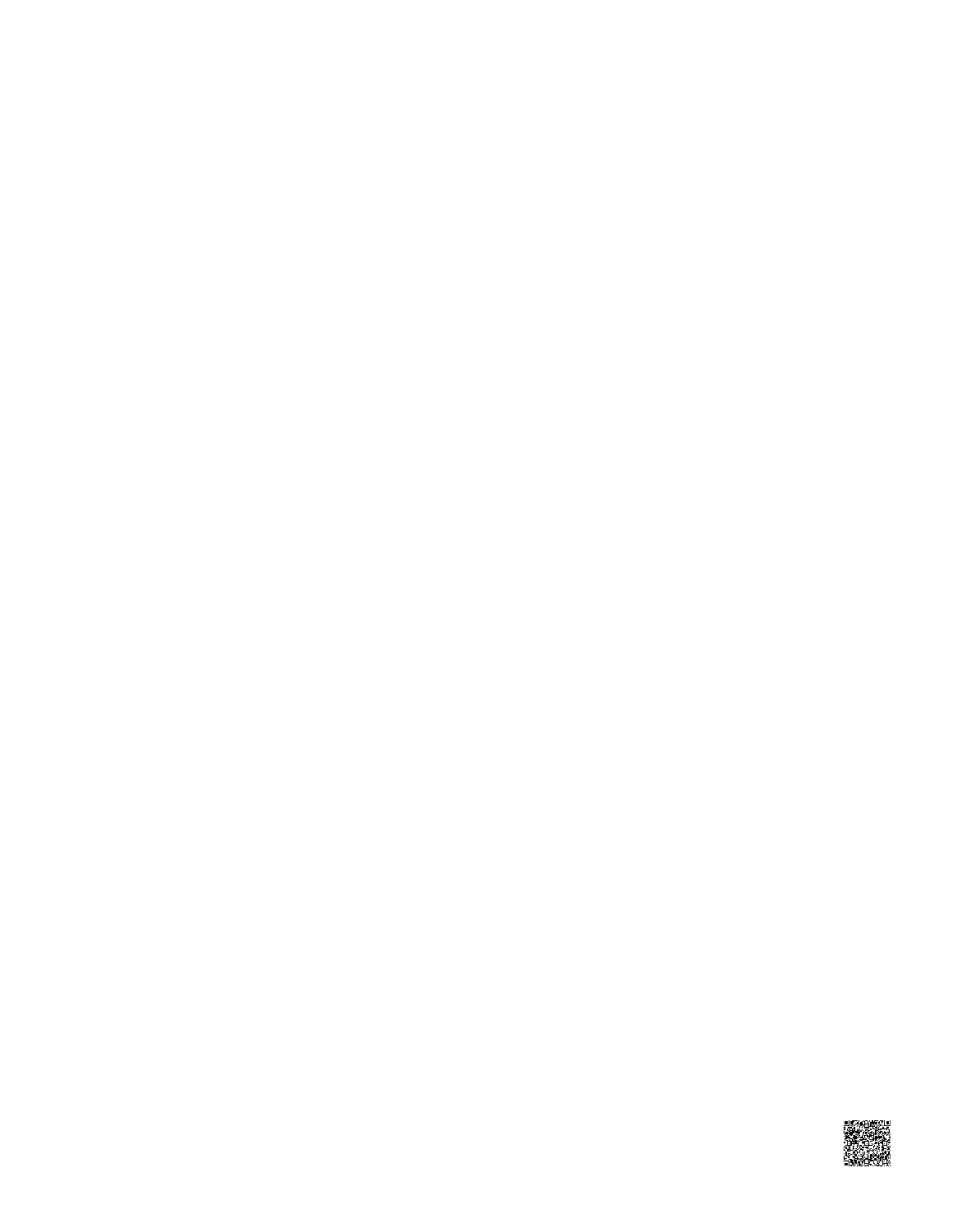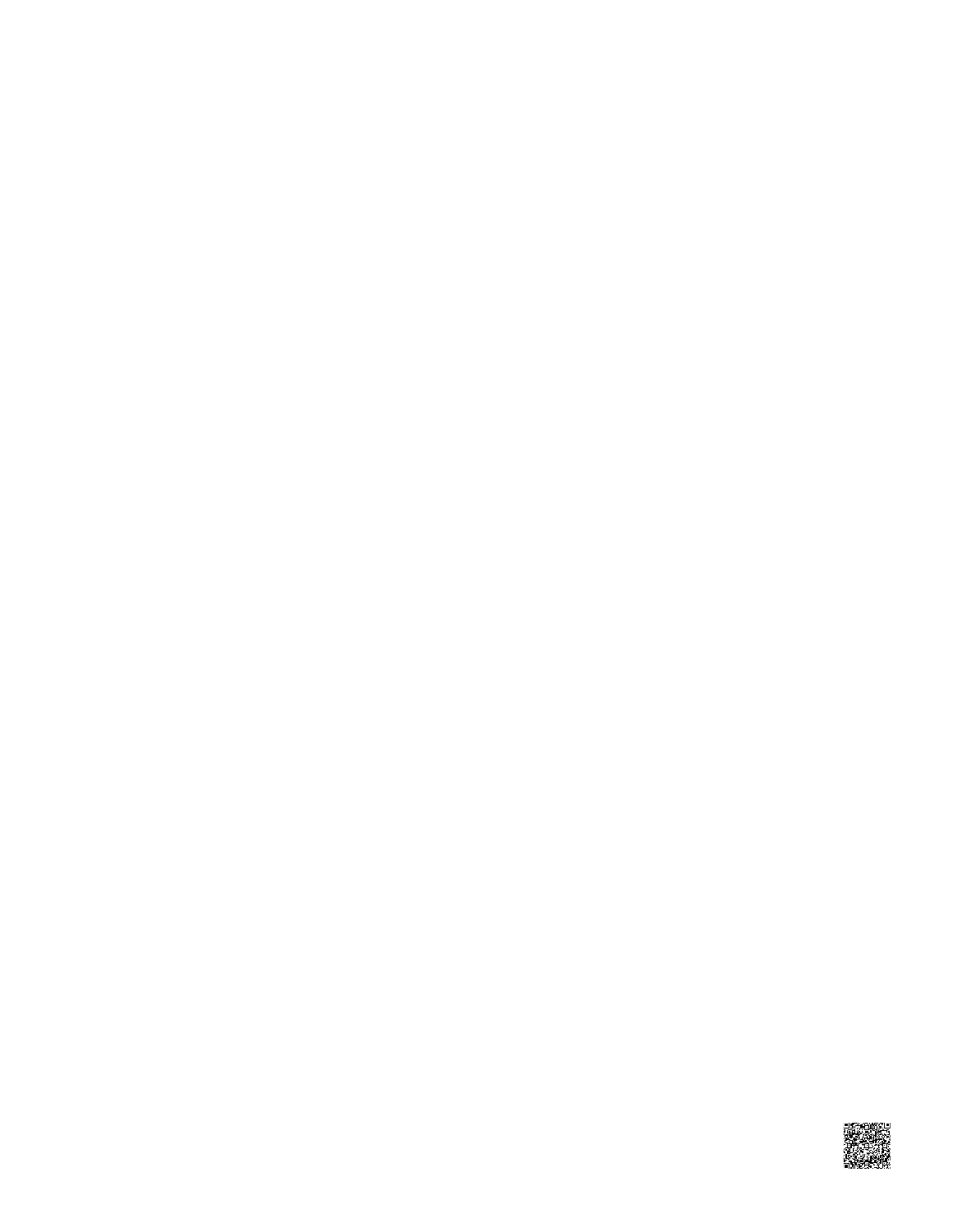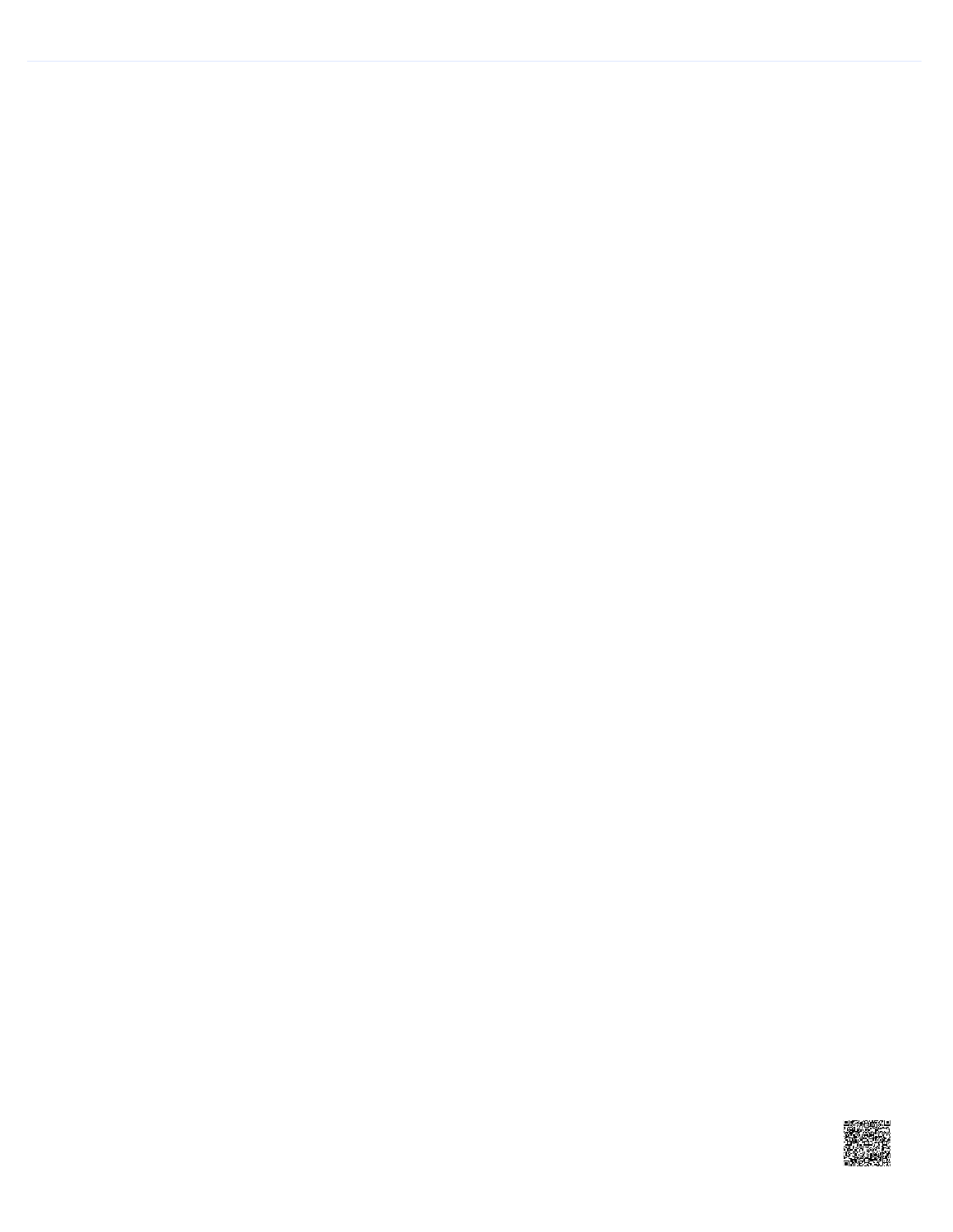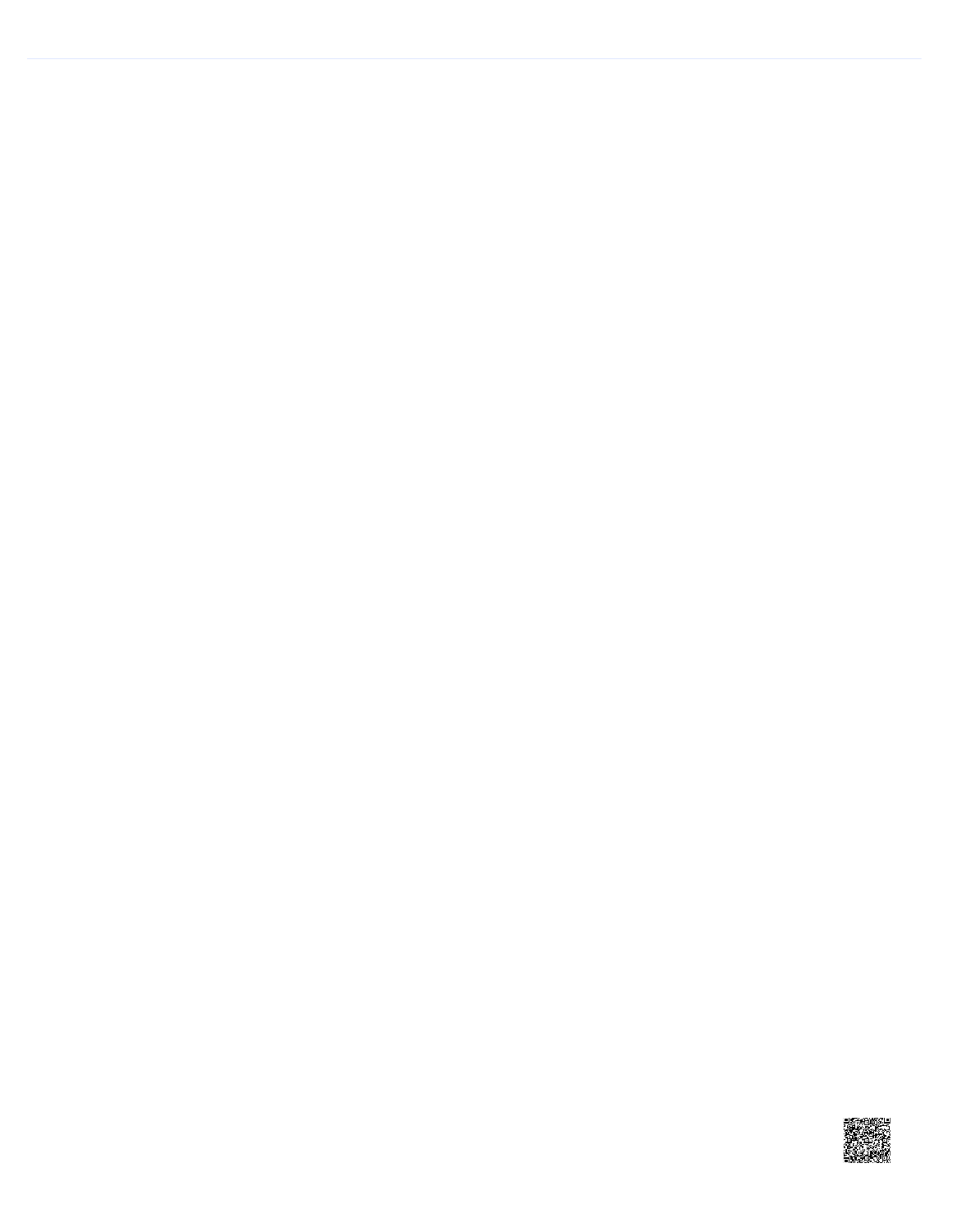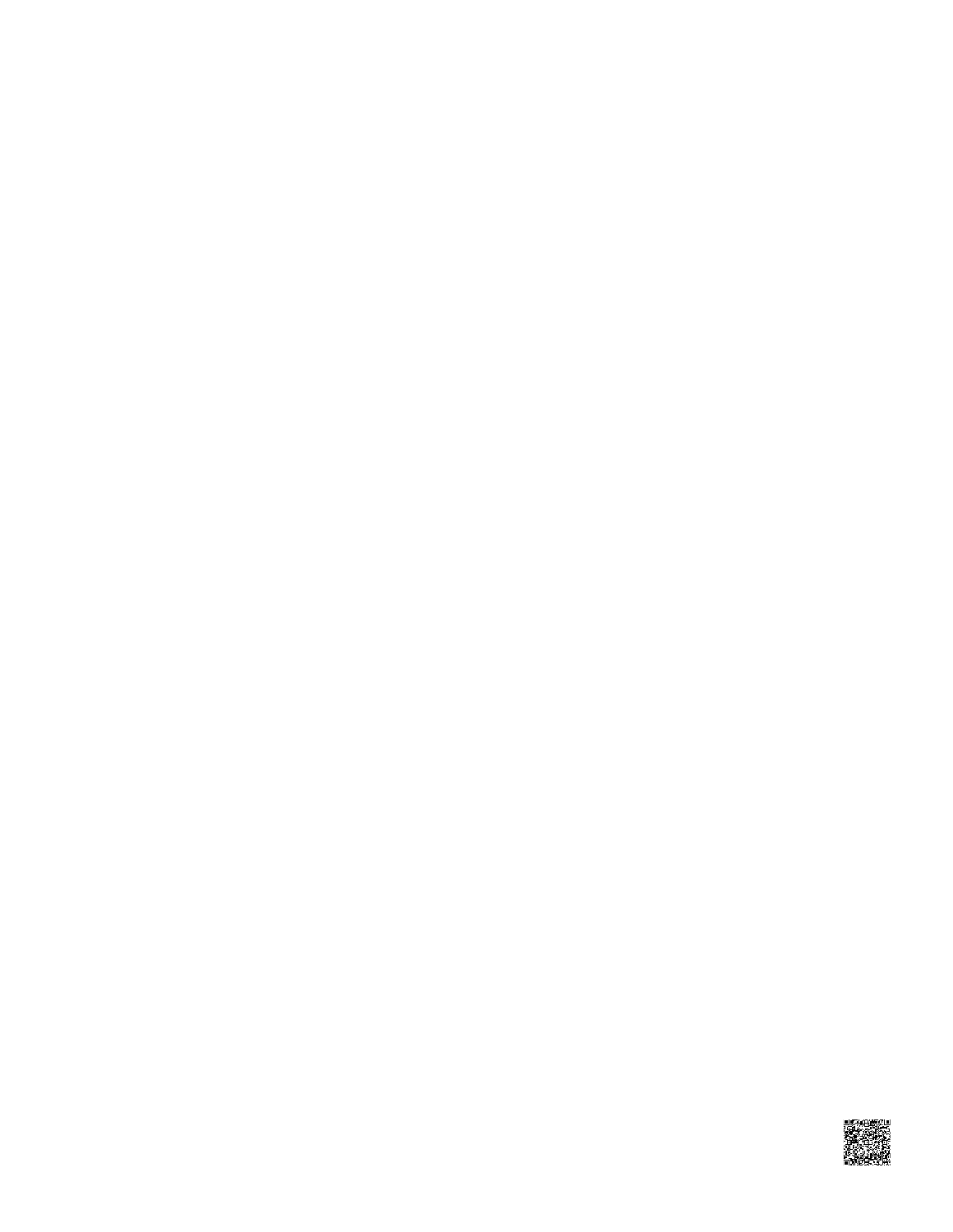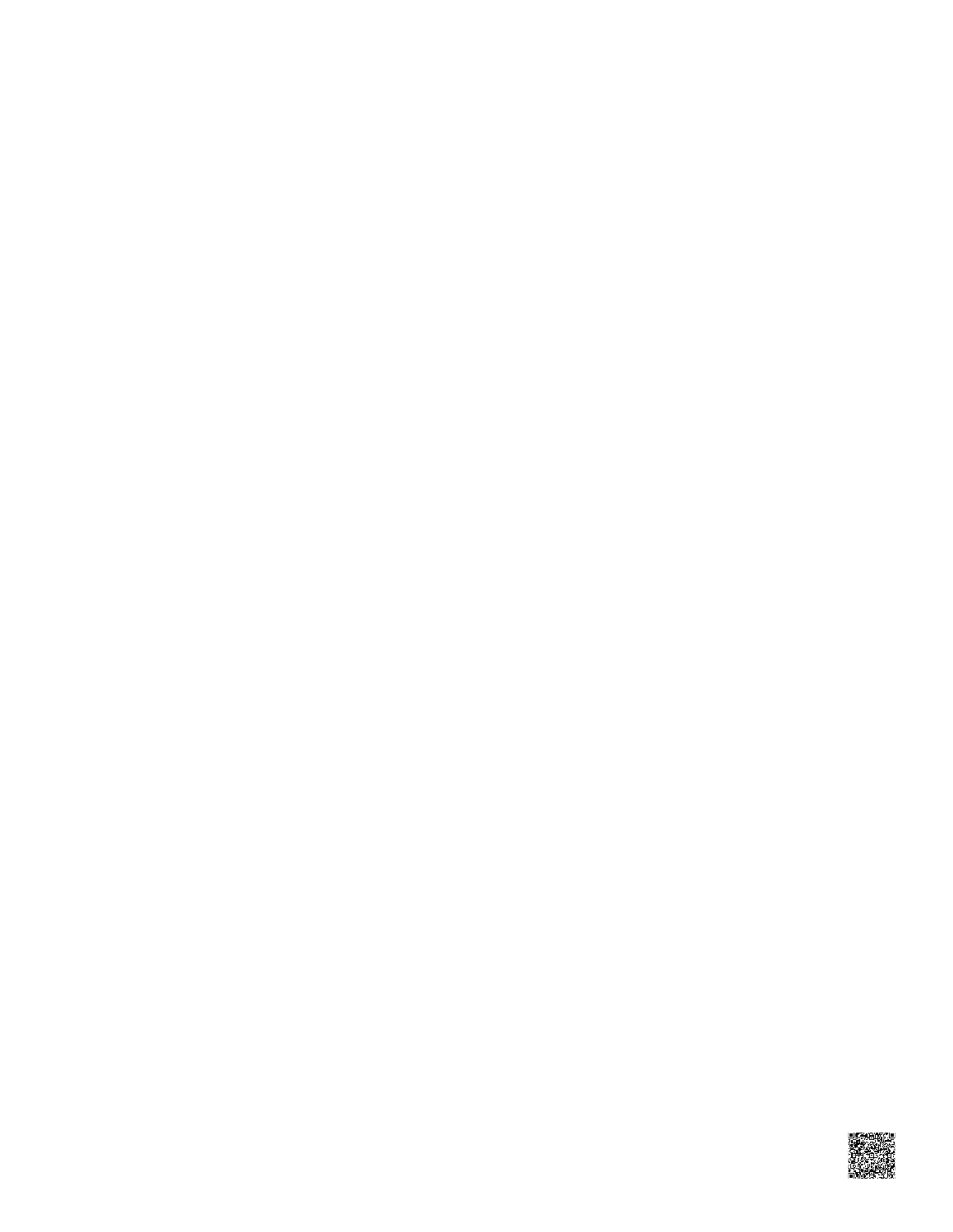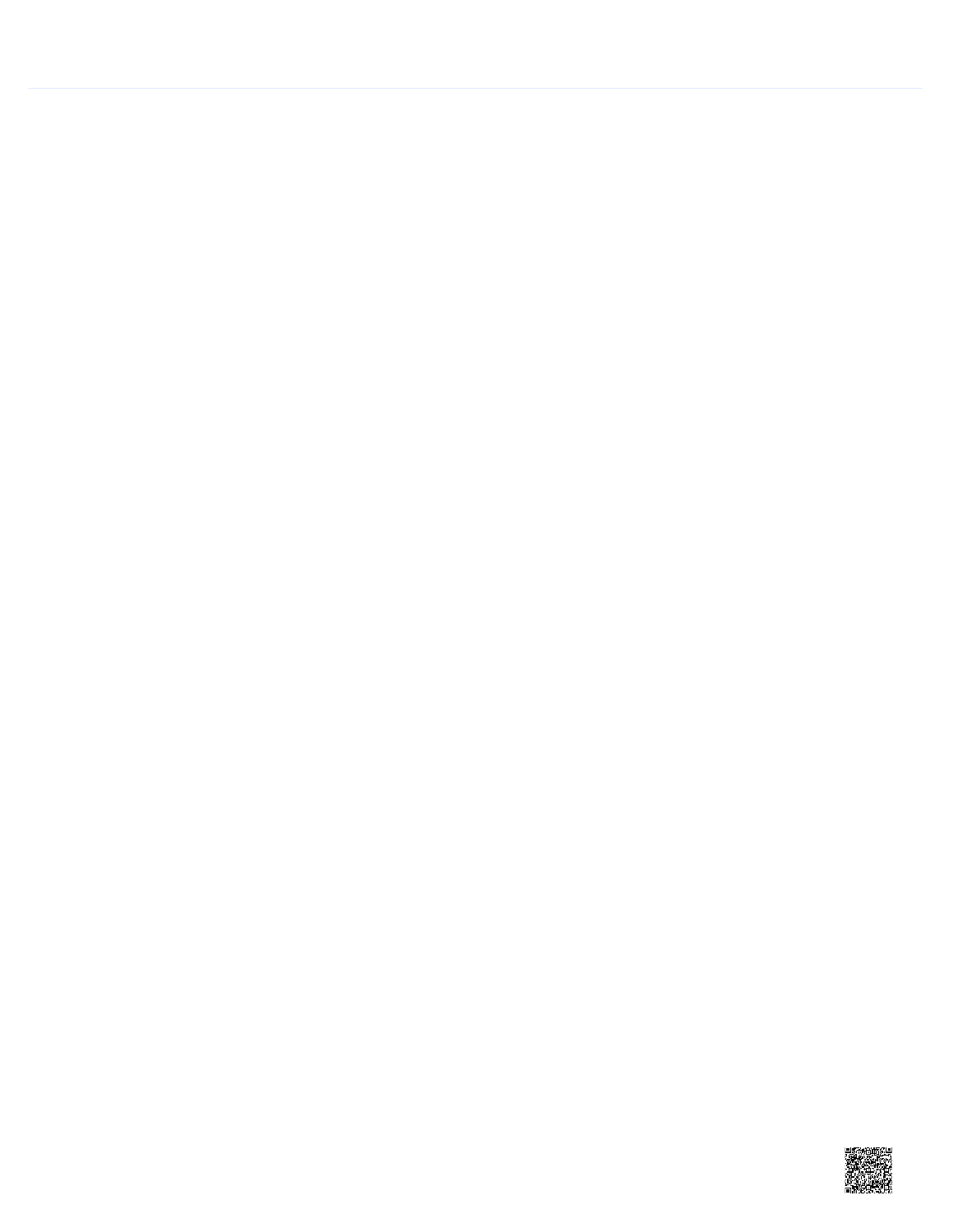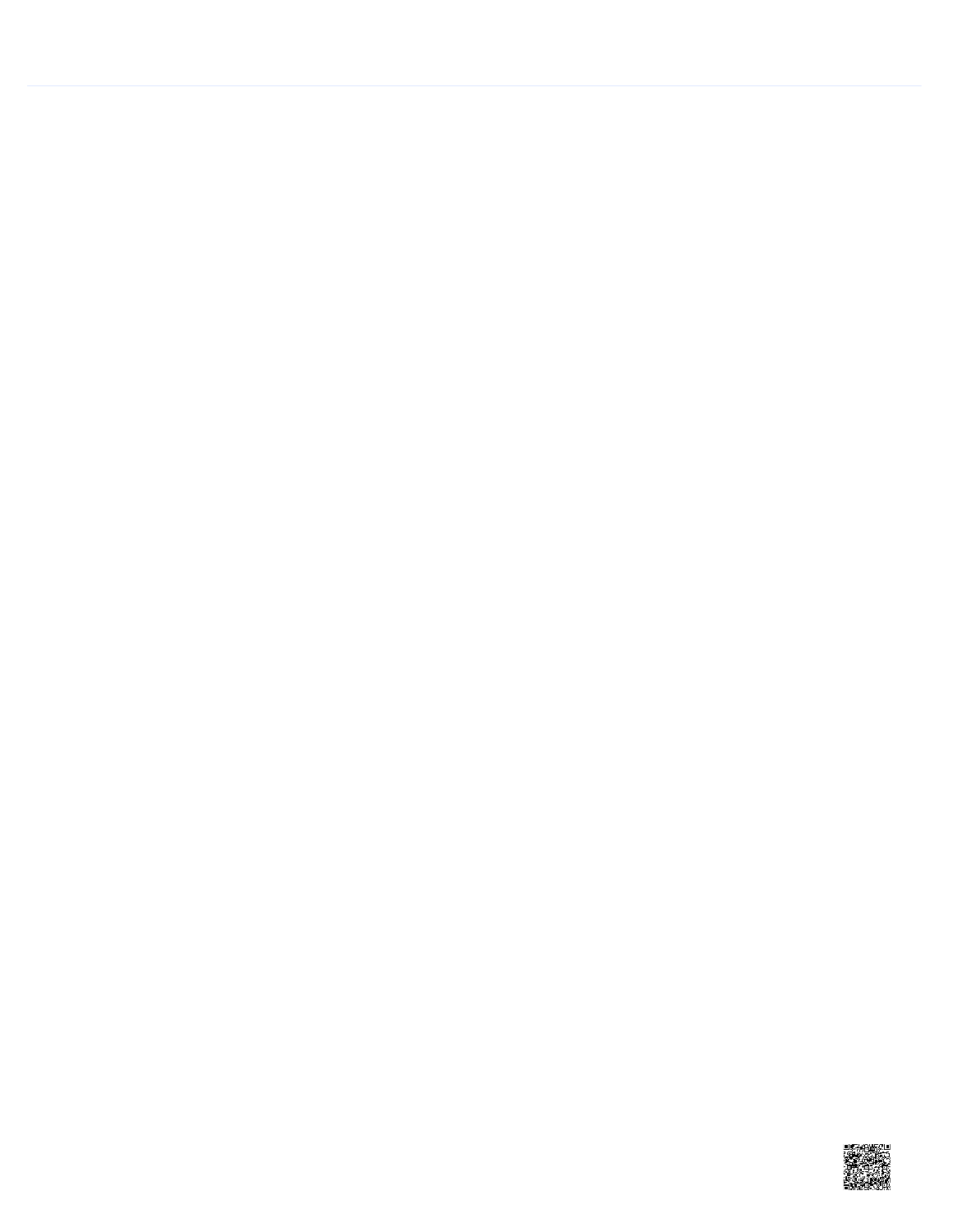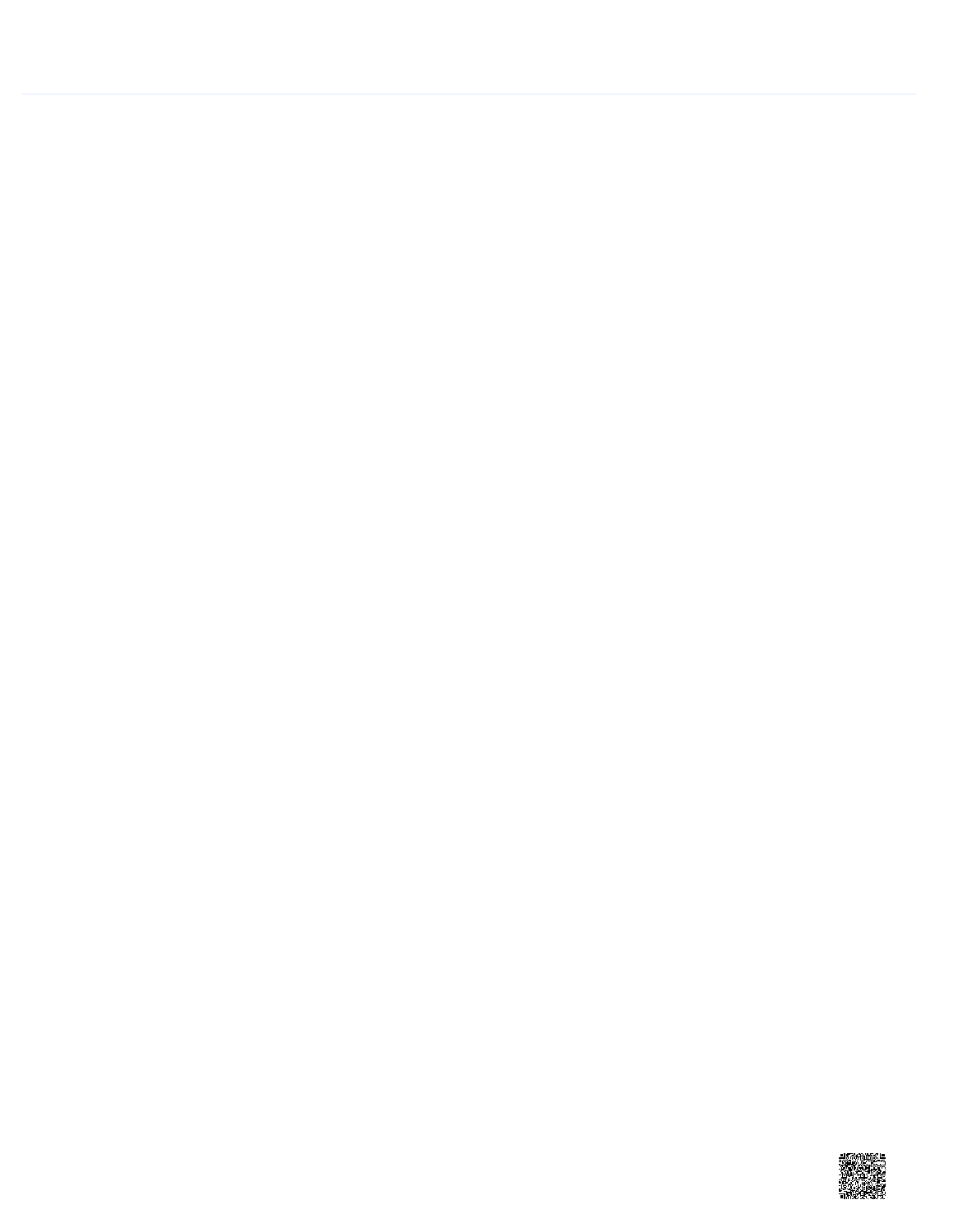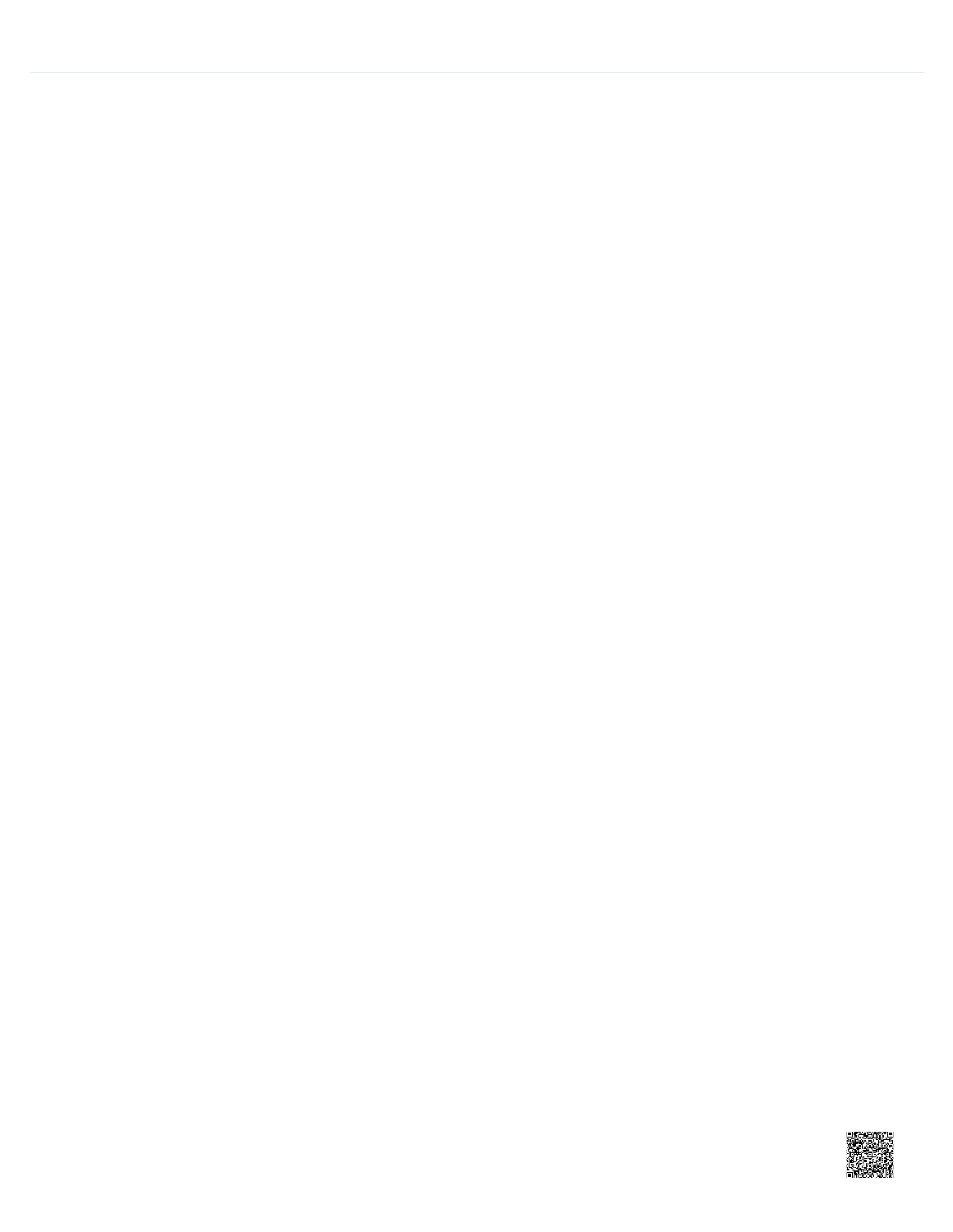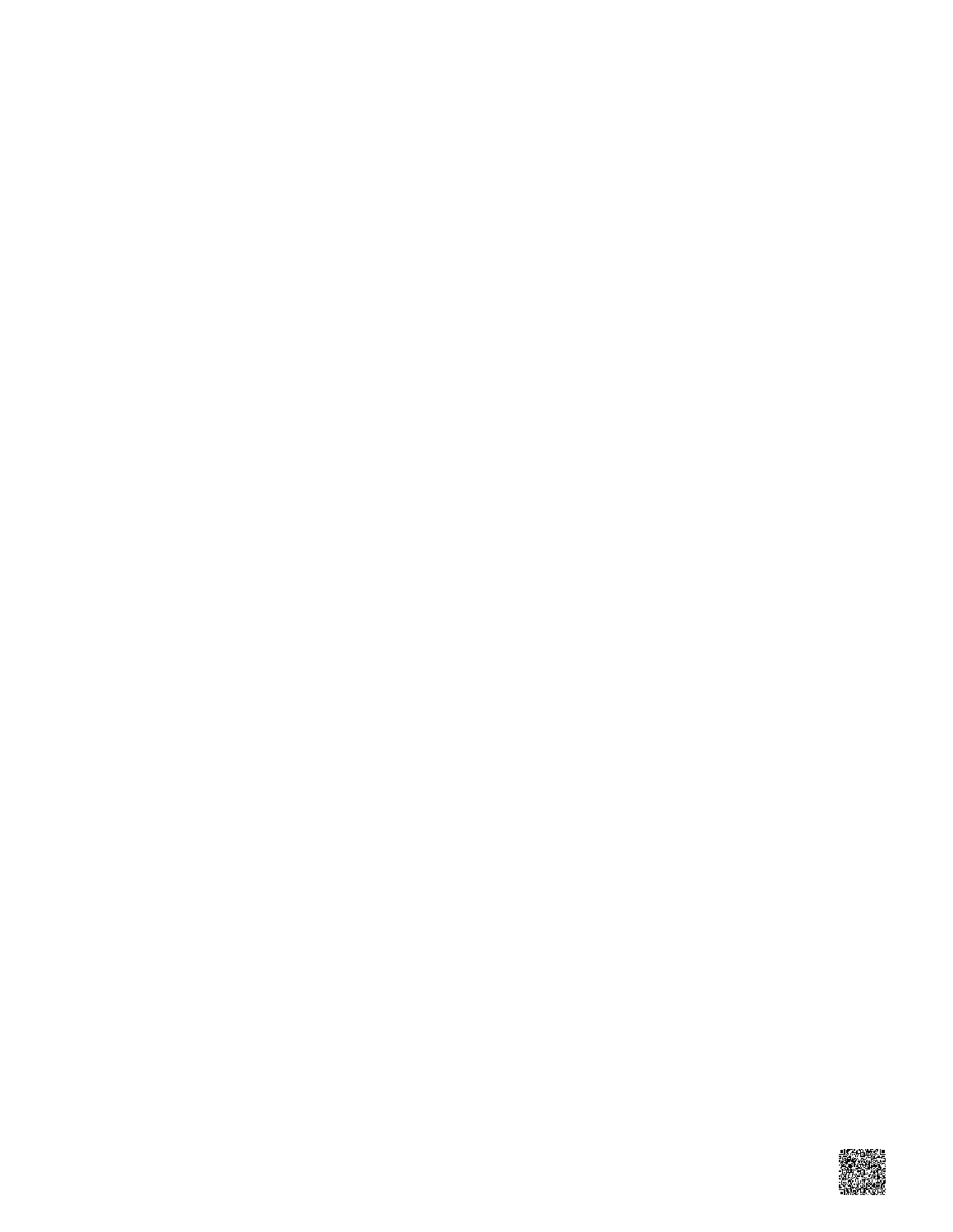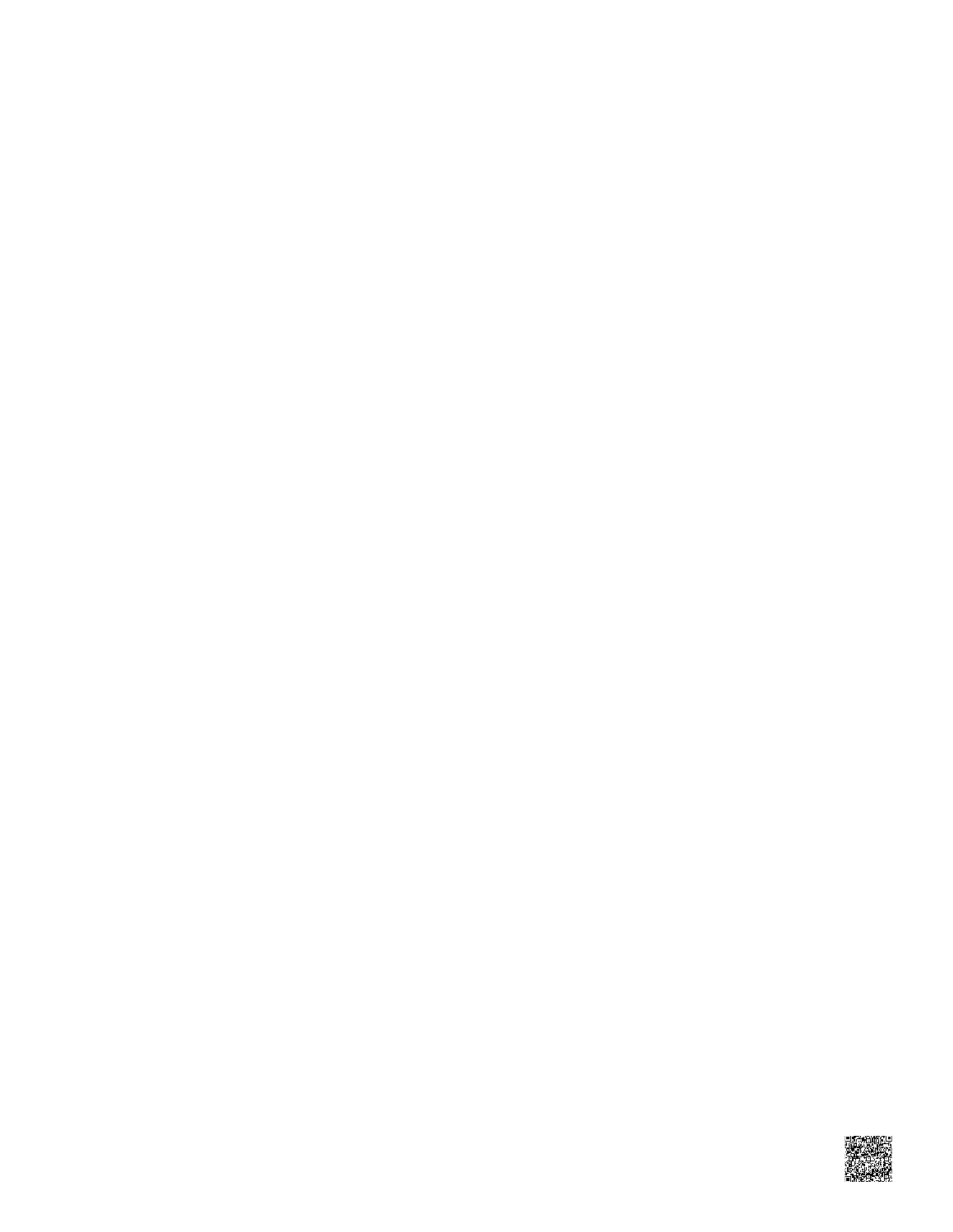